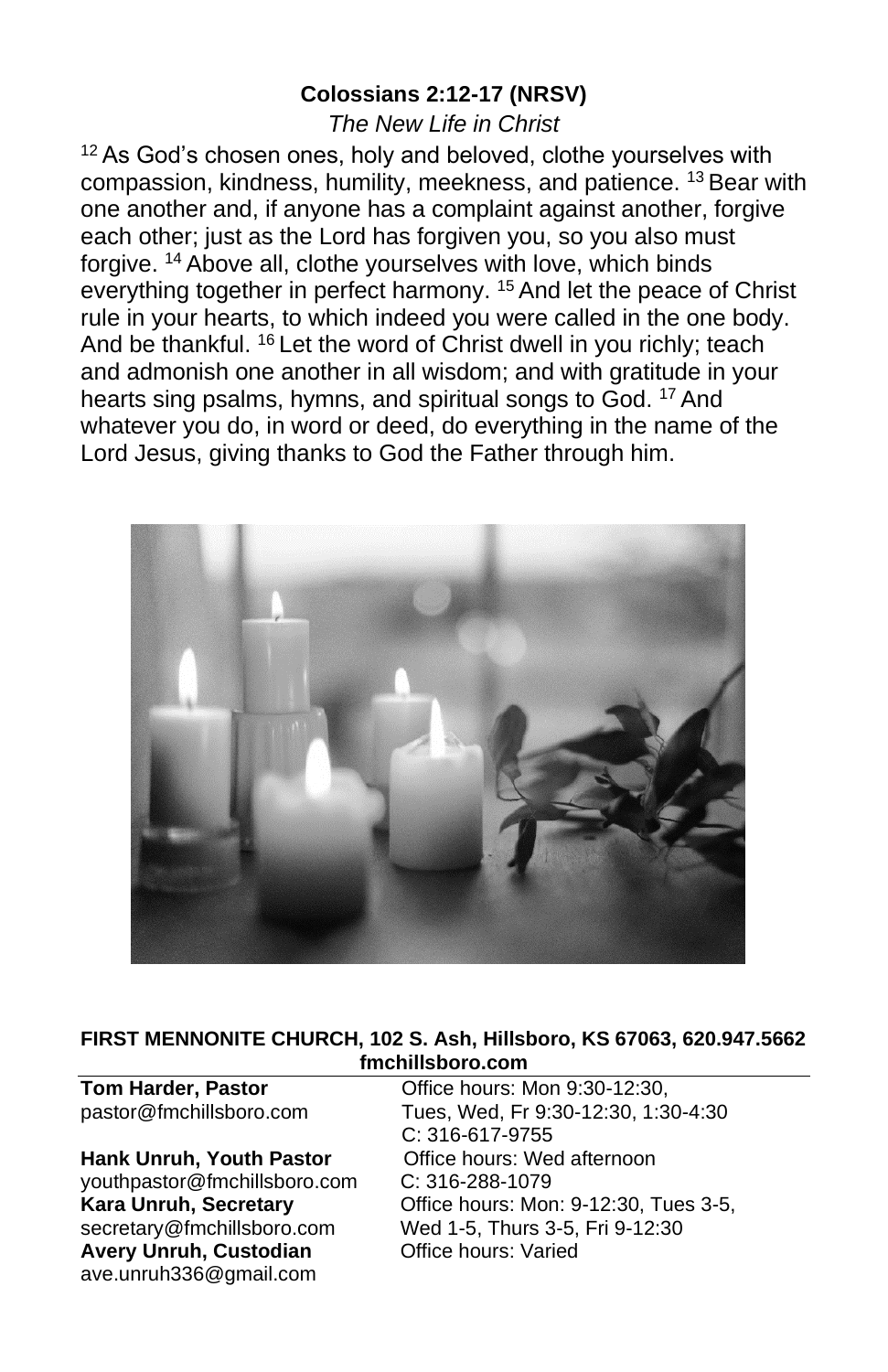

# **FIRST MENNONITE** CHURCH

 In Christ - Making Disciples through Loving Relationships.

Worship 10:30 a.m.

# **First Sunday after Christmas – December 26, 2021**

# **GATHERING**

\*Call to Worship Psalm 148

Gathering Music **Communist Contract Contract Contract Contract Contract Contract Contract Contract Contract Contract Contract Contract Contract Contract Contract Contract Contract Contract Contract Contract Contract Contra** Welcome Deryll Amstutz

- Leader: Praise the LORD! Praise the LORD from the heavens; praise him in the heights!
	- **Men**: **Praise him, all his angels; praise him, all his host!**
- *Women: Praise him, sun and moon; praise him, all you shining stars!*
	- *All: Praise him, you highest heavens, and you waters above the heavens!*
- Leader*:* Let them praise the name of the LORD, for he commanded and they were created.
- *Women: He established them forever and ever; he fixed their bounds, which cannot be passed.*
	- **Men: Praise the LORD from the earth, you sea monsters and all deeps,**
- *Women: fire and hail, snow and frost, stormy wind fulfilling his command!*
	- **Men: Mountains and all hills, fruit trees and all cedars!**
- *Women: Wild animals and all cattle, creeping things and flying birds!*
	- **Men: Kings of the earth and all peoples, princes and all rulers of the earth!**
		- *All: Young men and women alike, old and young together!*
- Leader: Let them praise the name of the LORD, for his name alone is exalted; his glory is above earth and heaven.
	- *All: He has raised up a horn for his people, praise for all his faithful, for the people of Israel who are close to him. Praise the LORD!*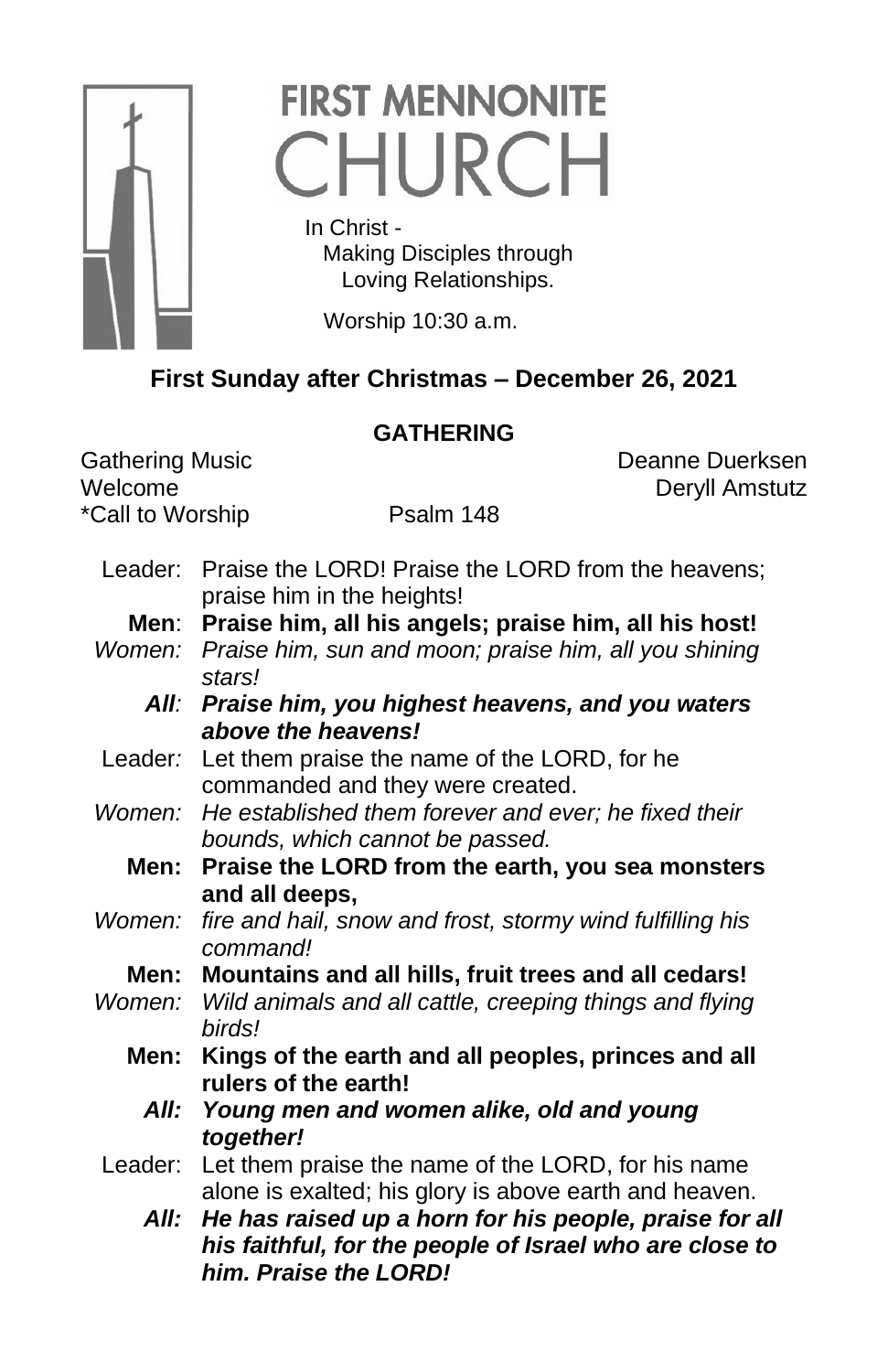| *Hymn                                                                                                                                                  | O Come, All Ye Faithful                                                                                                                                                                                                                                           | VT 241                         |
|--------------------------------------------------------------------------------------------------------------------------------------------------------|-------------------------------------------------------------------------------------------------------------------------------------------------------------------------------------------------------------------------------------------------------------------|--------------------------------|
| <b>Prayer of Confession</b><br>salvation as only you can do.<br>Assurance<br>God forgives you.<br>Forgive others.<br>Forgive yourself.<br>Be at peace. | God, we bring our brokenness to you—our bodies, minds,<br>relationships. We trust you, the source of wholeness and miracles,<br>to take our fragments, jagged edges, and pain. Bring healing and<br>forgiveness in ways we cannot imagine. Restore the joy of our |                                |
| Hymn                                                                                                                                                   | It Came upon a Midnight Clear                                                                                                                                                                                                                                     | VT 248                         |
| Time for God's Children                                                                                                                                |                                                                                                                                                                                                                                                                   | Pastor Tom                     |
| Christmas Hymns (by request)                                                                                                                           |                                                                                                                                                                                                                                                                   |                                |
| <b>Benediction</b><br>Postlude                                                                                                                         | Colossians 3:12-17                                                                                                                                                                                                                                                | Pastor Tom<br>Deanne Duerksen. |

Our musicians this morning are: Deanne Duerksen (piano); John Harder (violin); Tom Voth (violin); and Tom Harder (5-string violin and guitar).

# **Among Our Friends and In Our Prayers**

- Remember those who are dealing with illnesses of all kinds.
- Remember those who are traveling.
- Remember those unable to gather with family or friends this holiday season.
- **EXECUTE:** Remember those who are grieving the loss of loved ones this past year, including the families of Chuck Abrahams, Linda Bartel, Clark Wiebe, Jan Goertz, and Lee Albrecht.